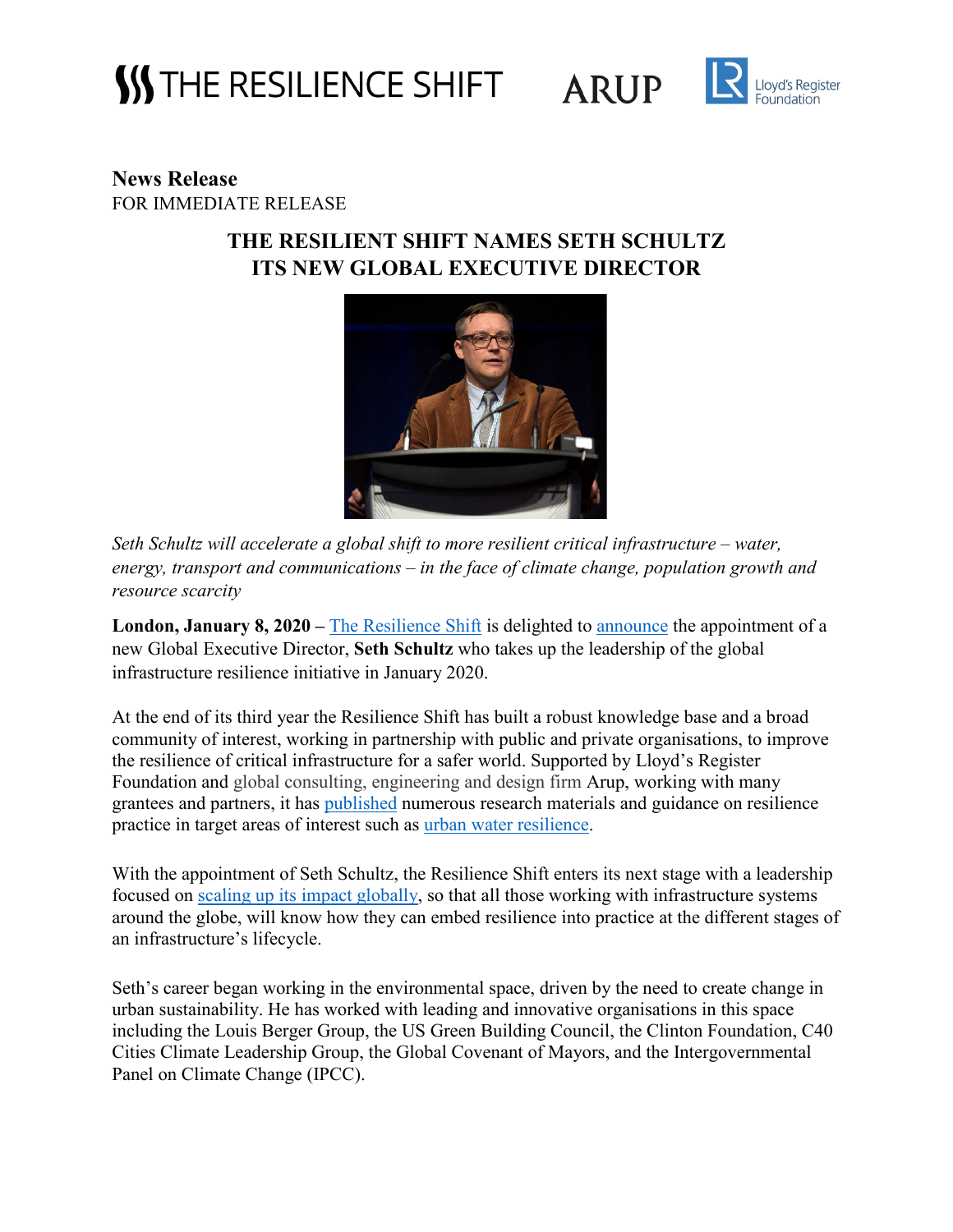# **SS THE RESILIENCE SHIFT**





**Seth Schultz, Global Executive Director,** said, *"I am incredibly excited about joining the Resilience Shift team. We live in an increasingly interconnected world that is being pushed to its limit due to climate change, urbanization and population growth. It is more important than ever to prepare for the future by embedding resilience into the building blocks of our society. I look forward to accelerating the discussion about the transformation of our infrastructure, building large-scale commitment among stakeholders to adapt and incorporate sustainability and resilience into our infrastructure and further seeing ways to collaborate on solutions and next steps."*

As part of Arup's alignment with the United Nations Sustainable Development Goals (UN SDGs), the Resilience Shift is leading thinking and practice for critical infrastructure resilience. Its work on urban water resilience, for example, supporting the development of the [City Water](https://www.resilienceshift.org/campaign/city-water-resilience-approach/)  [Resilience Approach,](https://www.resilienceshift.org/campaign/city-water-resilience-approach/) has enabled cities to better understand how water impacts their success and would threaten their future, allowing them to see the actions they need to take to create future resilience.

The resilience of our critical infrastructure systems - water, energy, transport and communications - matters in a world where climate change, population growth and resource scarcity are having an increasingly profound effect on the services they provide, making them more vulnerable to shocks and stresses. When these systems fail, the results can be catastrophic. There is an urgent need for a global shift in industry practice that can address these concerns across the whole infrastructure lifecycle.

**Jo da Silva, Arup Fellow and Global Sustainable Development Leader,** said, *"Seth brings to the Resilience Shift a long track record of building consensus and initiating change in the field of sustainable development. We are very happy to bring him on board to lead the next stage of the Resilience Shift in its aim to accelerate an urgent shift towards better, more resilient infrastructure and help create a safer world".*

**Ruth Boumphrey, Director of Research, Lloyd's Register Foundation,** said*: "People all around the world depend on engineered systems – often 'hidden' from public view - to deliver food, water, electricity and transport that helps keep us all well and safe. These increasingly fragile systems can fail when subject to shocks and stresses with massive consequences. Seth Schultz will lead the Resilience Shift in developing a global coalition of people who care about public safety, to shine a spotlight on these fragile infrastructures, making sure the right investments are made to keep our essential services going through times of crisis."*